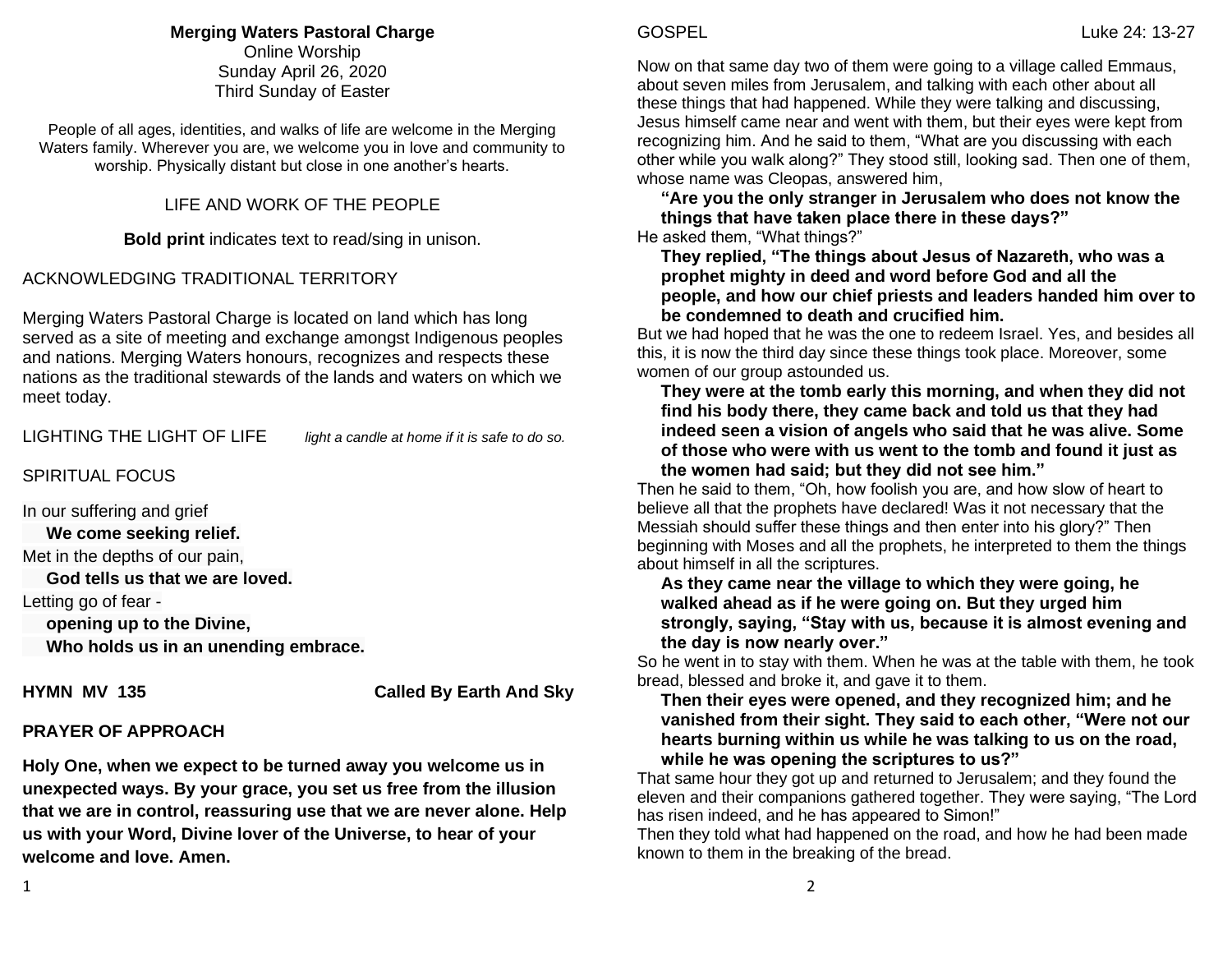## **HYMN VU 371 Open My Eyes That I May See**

### APPLICATION FOR TODAY Surprising Love

OFFERING *We offer our prayer, reflections, and resources*

*If you are not on pre-authorised [remittance \(PAR\)](http://mergingwaters.ca/mt-content/uploads/2020/03/form_par-authorization.pdf) and want to continue to support Merging Waters please click these links, or those provided on the site to give to: [Union Church](https://www.canadahelps.org/en/charities/union-church-ste-anne-de-bellevue/) or [Beaurepaire United](https://www.canadahelps.org/en/charities/beaurepaire-united-church/) through [CanadaHelps.org](http://www.canadahelps.org/)* 

# MUSICAL OFFERING Song of Separation

by Pierre Gallant

# **PRAYER OF DEDICATION**

**May these gifts provide for your work to be done, O Spirit of life. May they bring hope to those in fear and peace to those in despair. Revealing your love through the work they support. Amen.**

## **PRAYERS OF JOY AND CONCERN**

## **THE JESUS PRAYER FOR TODAY**

### **O, Source of Life**

**Connectedness beyond simple perception, We hold our experience of you as sacred. May we choose to live the good you call for In our lives as well as our imaginings. Nourish our bodies and spirits inspiring us To share the abundance we have. Challenge us to show understanding and love for others As we need to be understood and loved. Help us overcome our shortcomings To be our best selves As you have, do, and will always know we can Forever and ever. May we all make it so. Amen**

## **HYMN VU 282 Long Before The Night**

COMMISSIONING & BENEDICTION MUSICAL SENDING **MUSICAL SENDING** 

by George Harrison

**Thank you to for joining us today**

**MERGING WATERS PASTORAL CHARGE THE UNITED CHURCH OF CANADA UNION CHURCH STE. ANNE DE BELLEVUE, QUE. « An Affirming Congregation » Pierre Gallant; Union Musician Email: [piregnt@hotmail.com](mailto:piregnt@hotmail.com) &**

**BEAUREPAIRE UNITED CHURCH BEACONSFIELD, QUE. Michael Woytiuk; Ministry of Music Rev. Ryan Fea, Ordained Minister [ryanfea.mergingwaters@gmail.com](mailto:ryanfea.mergingwaters@gmail.com)  Susan Smith, Office Administrator Email: [mergingwaters@bellnet.ca](mailto:mergingwaters@bellnet.ca) Cell: (514) 445-2618 Website: [www.mergingwaters.ca](http://www.mergingwaters.ca/)**





Welcome Grace Service Love community

**UPCOMING SERVICES at 10:30 a.m. April 26th . Third Sunday of Easter May 3rd . Fourth Sunday of Easter (Earth Day Worship) May 10th . Fifth Sunday of Easter May 17th . Sixth Sunday of Easter May 24th . Seventh Sunday of Easter Worship at Merging Waters: [www.mergingwaters.ca/Worship-online](http://www.mergingwaters.ca/Worship-online)**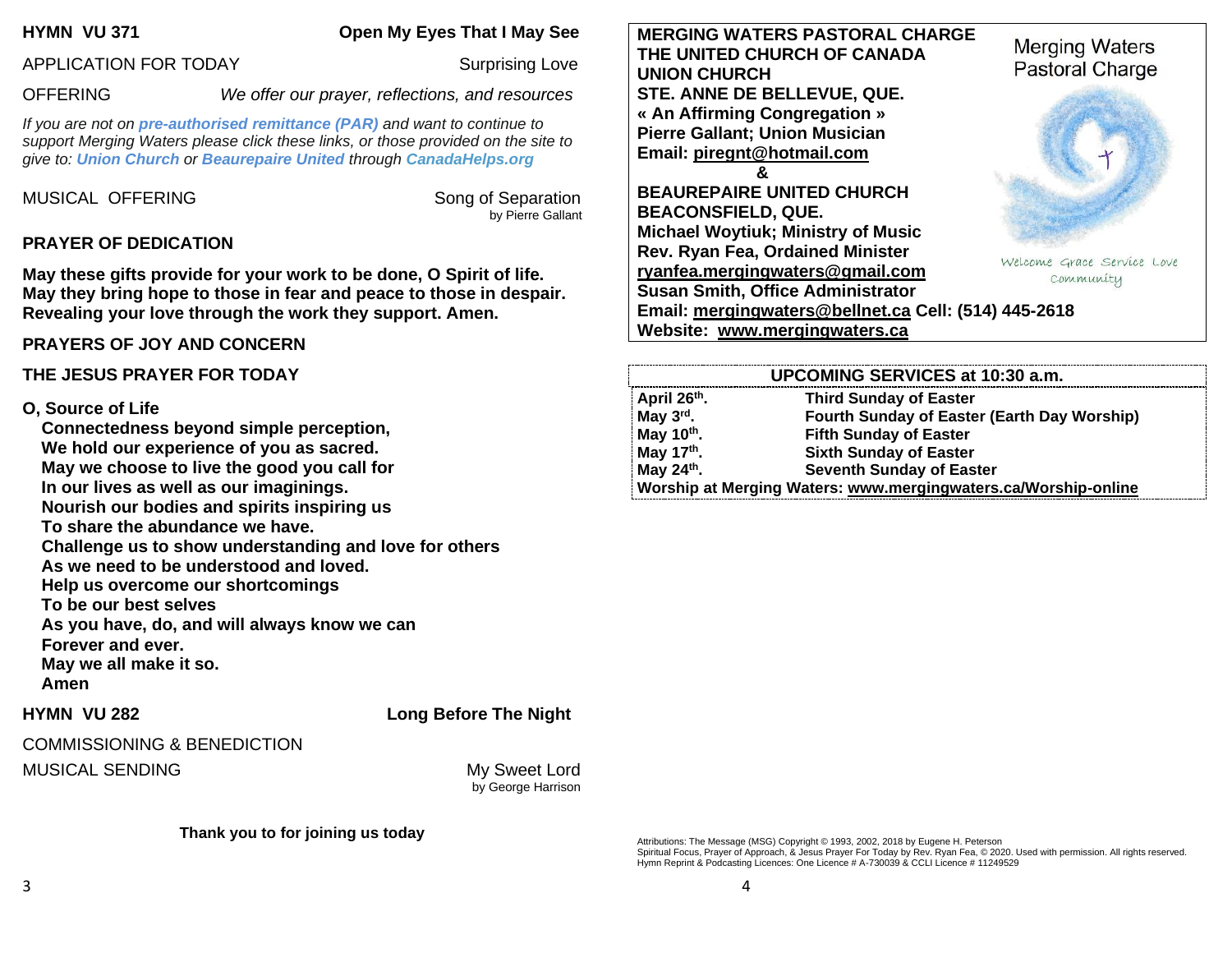### **HYMN LYRICS**

### **More Voices 135 Called By Earth And Sky**

**Refrain: Called by earth and sky, promise of hope held high. This is our sacred living trust, treasure of life sanctified, Called by earth and sky.**

**Precious these waters, endless seas, deep ocean's dream, Waters of healing, rivers of rain, the wash of love again. R**

**Precious this gift, the air we breathe; wind born and free. Breath of the Spirit, blow through this place, Our gathering and our grace. R**

**Precious these mountains, ancient sands; vast fragile land. Seeds of our wakening, rooted and strong, Creation's faithful song. R**

**Precious the fire that lights our way, bright dawning day. Fire of passion, sorrows undone, our faith and justice one.** 

**Called by earth and sky, promise of hope held high. This is our sacred living trust, treasure of life sanctified, called by earth and sky, called by earth and sky, called by earth and sky.**

**Voices United 371 Open My Eyes That I May See**

**Open my eyes, that I may see glimpses of truth thou hast for me; place in my hands the wonderful key that shall unclasp and set me free. Silently now I wait for thee, ready, my God, thy will to see. Open my eyes, illumine me, Spirit divine!**

**Open my ears, that I may hear voices of truth thou sendest clear; and while the wavenotes fall on my ear, everything false will disappear. Silently now I wait for thee, ready, my God, thy will to see. Open my ears, illumine me, Spirit divine!**

**Open my mouth, and let me bear gladly the warm truth everywhere; open my heart and let me prepare love with thy children thus to share. Silently now I wait for thee. ready, my God, thy will to see. Open my heart, illumine me. Spirit divine!**

**Voices United 282 Long Before The Night** 

**Long before the night was born from darkness Long before the dawn rolled unsteady from fire Long before she wrapped her scarlet arms around the hills there was a love this ancient love was born**

**Long before the grass spotted green the bare hillside Long before a wing unfolded to wind Long before she wrapped her long blue arm around the sea there was a love this ancient love was born**

**Long before a chain was forged from the hillside Long before a voice uttered freedom's cry Long before she wrapped her bleeding arms around a child there was a love this ancient love was born**

**Long before the name of God was spoken Long before a cross was nailed from a tree Long before she laid her arm of colours 'cross the sky there was a love this ancient love was born**

**Wakeful are our nights and slumbers our morning Stubborn is the grass sowing green wounded hills As we wrap out healing arms to hold what her arms held this ancient love this aching love rolls on**

### **ANNOUNCEMENTS**

**Sad News: `**Mona Dixon (98yrs) long time member of Beaurepaire United Church has died at The Sunrise Residence, DDO. She sang in the church choir and played in the bridge club.

([https://montrealgazette.remembering.ca/obituary/mona-dixon-1079056107\)](https://montrealgazette.remembering.ca/obituary/mona-dixon-1079056107) Rev Ryan reminds us that he and the pastoral care volunteers as well as the community, are available for any support you may need.